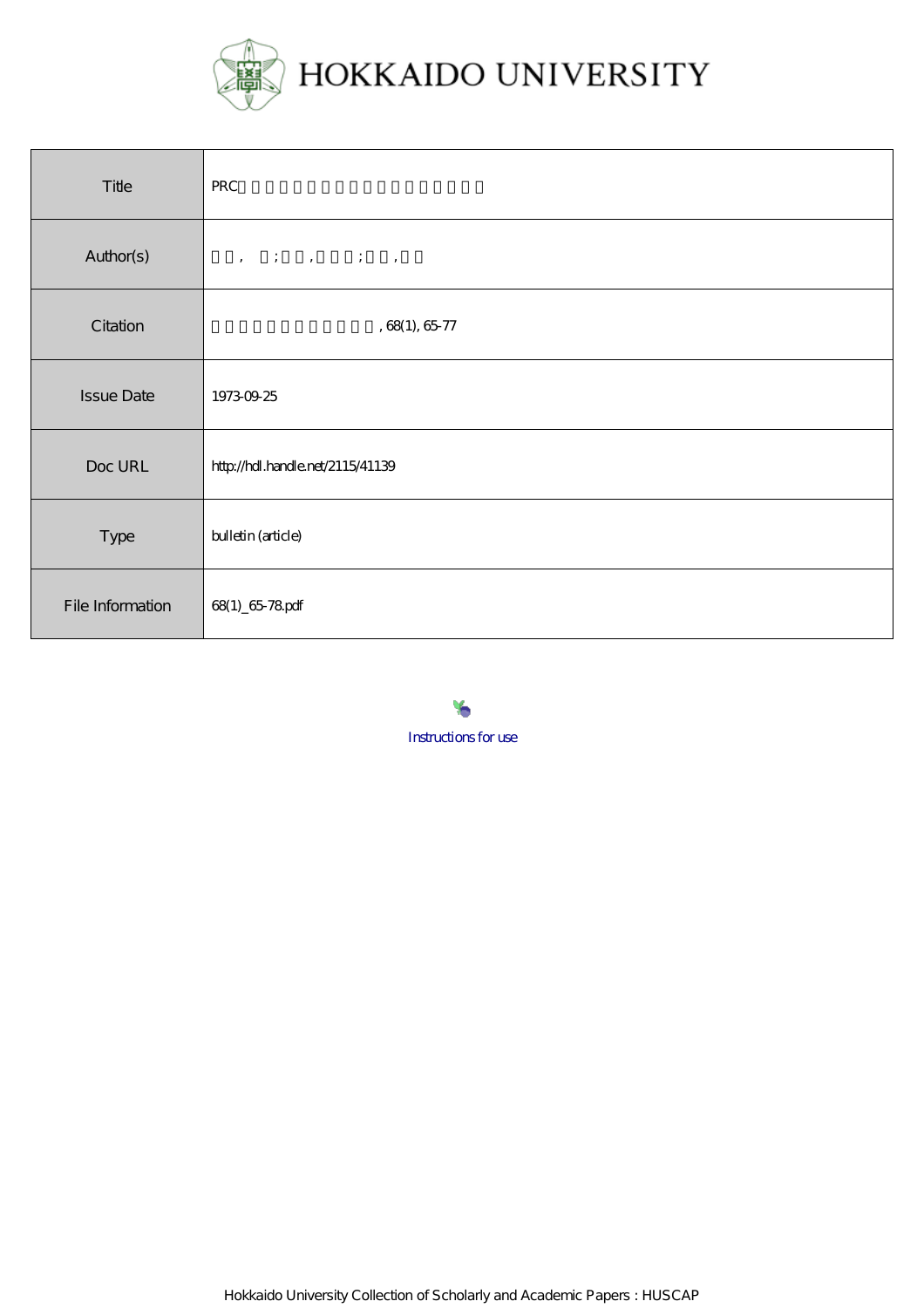# PRC 桁の曲げ性状および断面設計法について

横道英 雄\* 角田与史雄\* 高田宣之\* (昭和48年3月23日受理)

## Flexural Properties and Section Determination of Prestressed Reinforced Concrete Beams

Hideo YOKOMICHI Yoshio KAKUTA Nobuyuki TAKADA

#### Abstract

 The term "Prestressed Reinforced Concrete (PRC)" as used by the authors may be defined as reinforced concrete into which limited prestressing forces are introduced in order to improve its limit-state properties under working loads. ln the present study the flexural characteristics of PRC beams are investigated and the method of section deter mination of the beams is proposed. The important points of this paper are as follows.

The stresses and deflection of PRC beams can be calculated by the elastic theory in so-called State 1 or State 11, as seen in Fig. 1-3.

 The plastic theories for prestressed concrete beams developed by Fujita are also applicable to PRC beams for the prediction of cracking and ultimate moments. Tab. 3 shows the comparison of the observed values of ultimate moment in PRC test beams with the calculated ones.

 The formulas for the calculation of maximum crack widths in reinforced concrete beams, proposed by the authors, are also valid for PRC beams, as may be seen in Tab. !.

Theoretical decompression in PRC beams is found to be effective as a limit of closing of crack widths under static loads as well as repeated loads. Tab. 2 shows the maximum residual crack widths observed in the static tests of PRC beams. Fig. 4-8 shows the cracking behavior of PRC beams subjected to high repeated loads.

 The calculation of the safety factor of PRC beams against fatigue failure can be made in the same manner as that of RC beams, by using the values of stresses of reinforcing bars calculated in so-called State II. Fig. 9 shows the comparison of Wöhler's curve for fatigue failure of reinforcing bars in PRC beams with that in RC bearns. Fig. 1!-13 show the effectiveness of prestressing in improving the serviceability limit states of PRC beams such as decompression, cracking, crack widths and fatigue strength.

 The methods of the section determination of PRC beams under the requirement of safety against various limit states, are proposed. The effective depth of the section is determined by eq. (5). The total area of reinforcing and prestressing bars is to be deter mined by eq. (10). The ratio of the area of prestressing bars to that of reinforcing bars is to be determined by eq. (!3) from the requirement for decompression limit state, by eq.

土木工学科 コンクリート工学講座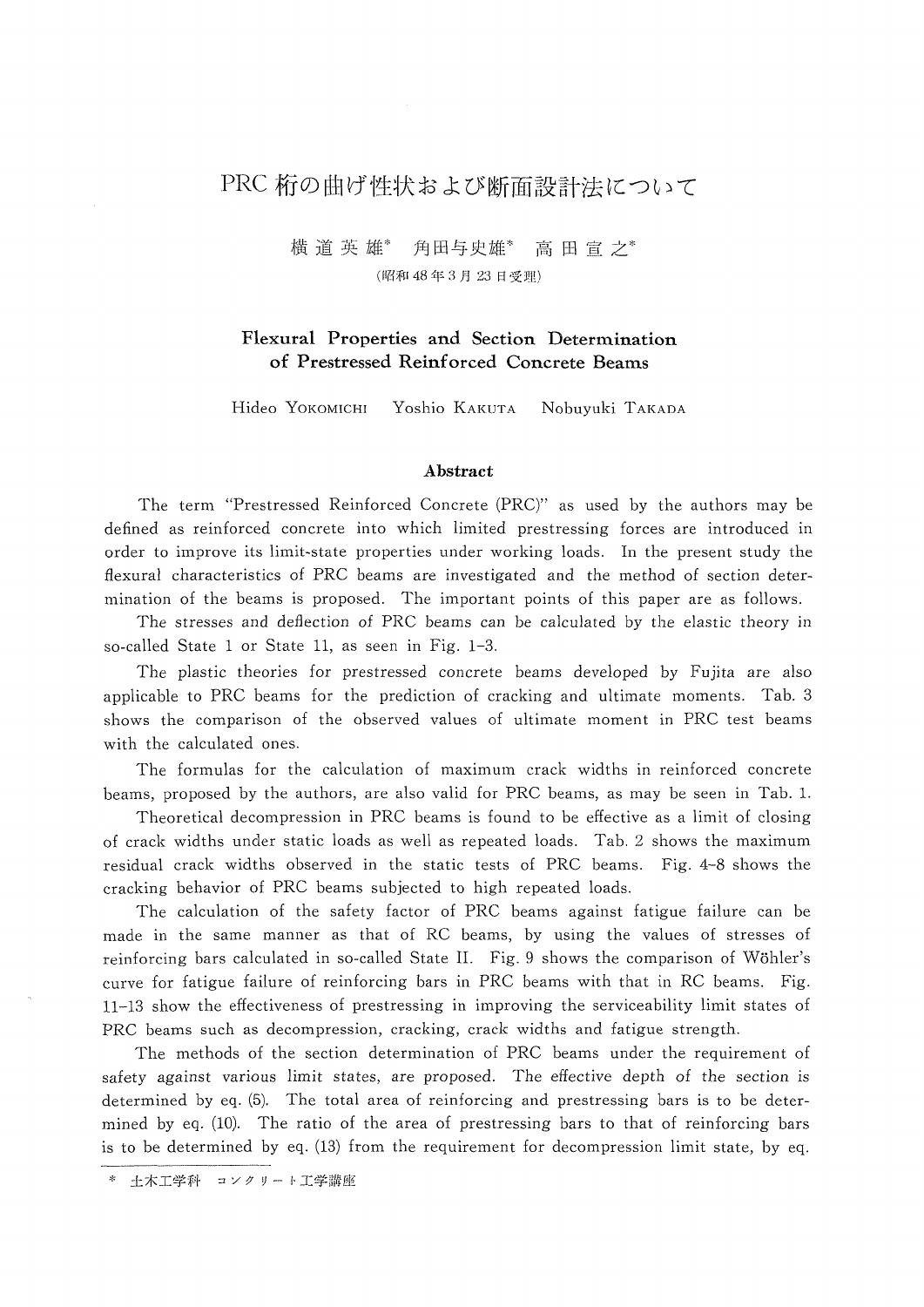#### 66 横道英雄・角田与史雄・高田宣之 <sup>2</sup>

(!3) or (17) from cracking requirement, or by eq. (!9) from the requirement for maximum crack widths or safety against fatigue failure of reinforcing bars. ln the case of con sidering safety against fatigue failure of prestressing bars, the areas of steels and initial tensioning stresses of prestressing bars are to be determined by eq.  $(10)$ ,  $(19)$  and  $(12)$ .

#### 1.序 言

 プレス1・レスト鉄筋コンクリート(PRC)は,鉄筋コンクリート(RC)にプレストレスを与え る構造型式で,一般的に言えば,緊張された鋼材(PC鋼)と非緊張の鋼材(鉄筋)とを合わせも つ構造用コンクリート複合体を総称する。従ってPRCは,鉄筋コンクリートとプレストレスト コンクリート (PC) の中間領域に属するが, 広義に解釈すれば RC および PC も両極端の型式と してこれに加えることができる。

PRCの実用化は、著者の一人である横道が 1964年にこれを提唱<sup>1),2)</sup> したのに始まり, 以来 わが国では著者らの研究<sup>3)~8)</sup>をはじめ,小寺ら<sup>9),10</sup> 中川ら<sup>11)</sup>によって研究が行なわれ,上姫川 橋12)ほか2,3の施工例が生まれている。

 一方,海外ではPRCそのものではないが,これに関係する研究として古くにAbelesの提案 がある<sup>13),14)</sup>。それは、PCの設計条件としてひびわれ発生を完全に防止するのは不経済であり, 有害にならない範囲でこれを許すべきであるというものである。しかし当時はまだコンクリート のひびわれ幅制御に関する研究が著しく立ち遅れていたことや、PCはRCに比べてひびわれ分 散性が悪いことなどのために,Abelesの提案は一般の同意を得るに至らなかった。しかし約10 年前にコンクリート構造物の設計施工基準の国際的統一を目指してヨーロッパコンクリート委員 会が提案した基準案<sup>15)</sup>において,PC の設計条件として従来から用いられてきた I 種 (フルプレ ストレッシング)および II 種 (パーシャルプレストレッシング) のほかに, 一時的な変動荷重下 におけるひびわれ発生を認める III 種条件が新たに加えられたことから, その実用性の問題が興 味をよぶようになり,広義のパーシャリィプレストレストコンクリートとして最近活発な研究が 行なわれるようになった<sup>16)~21</sup>)。 これらの大部分は PC を母体と考えている点で著者らと方向が 異なるが、PC 桁のひびわれ発生を許すためにはひびわれ分散性を良くするために RC と同様な 配筋を必要とすることになると思われるので,結果的には著者らの方向と一致してくるものと考 えられる。

PRCはこのように最近ようやく活発な研究が行なわれるようになったが、まだその歴史は 浅く, 今後の研究に期待しなければならない点も多い。本文は,曲げを受けるときの PRC 桁の ひびわれ,疲労および終局限界状態の性状について幅広く論ずるとともに,それに基づく断面設 計法を与えたものである。

#### 2.PRC桁の曲げ牲状

### 2.1 PRC 桁の応力と変形

 RC桁の曲げによる変形は,ひびわれ発生前は全断面有効とする状態1の弾性理論に一致す るが, ひびわれ発生後はコンクリートの引張抵抗を無視する状態IIの弾性理論に近づくことが 知られている。PRC桁は付着性能の異なる2種類の綱材が存在する点でRC桁と異なるが、そ れらの聞に相対的なすべりが生じなけれぼRC桁と同様な性質をもつことになる。

Fig.1~3は、著者らの行なったPRC桁の曲げ載荷実験において測定されたコンクリート圧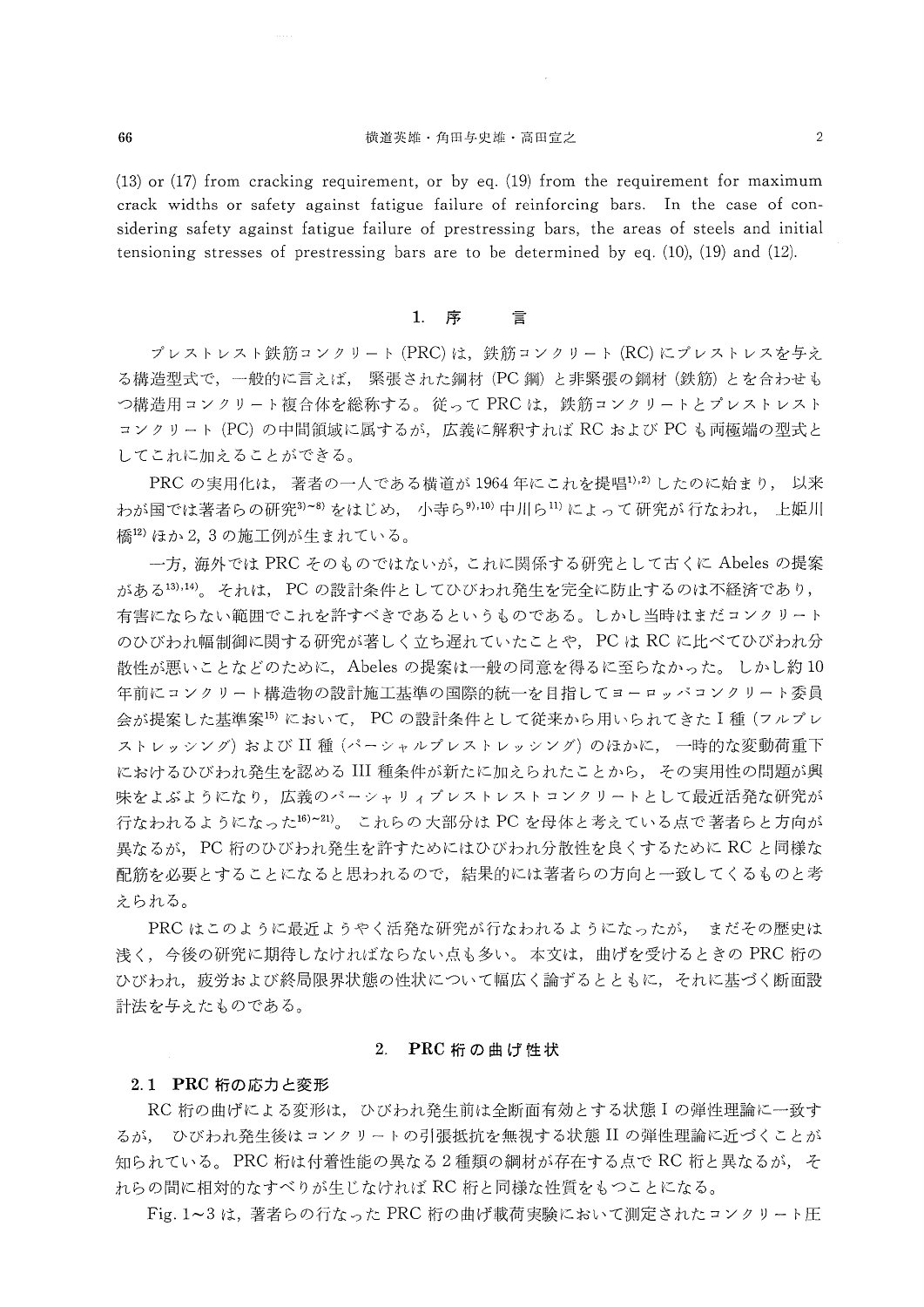

Fig. 1. Comparison of measured values of concrete strain at compression fiber with calculated ones.

縮縁ひずみ、鉄筋ひずみおよびたわみ曲線の中か ら一例を示したものである\*。これらの図に見られ る傾向は RC 桁の場合<sup>6</sup> と全く同様であり、従っ て PRC 桁の応力および変形は、状態 I および状 熊IIの弾性理論においてプレストレスによる軸 方向力を考慮することにより計算することができ ることがわかる。

2.2 PRC 桁のひびわれ発生曲げモーメント

RC 桁または PC 桁のひびわれ発生曲げモー メントを計算する方法には、コンクリートの引張 塑性変形の影響を見かけ上の強度値(曲げ強度)に 換算し、かつ鋼材の影響をコンクリート断面に換 算することによって弾性理論を適用する方法、コ ンクリート断面と鋼材の抵抗を分離累加する方 法、および塑性理論を用いる方法がある23)。これ



Fig. 2. Comparison of measured values of strain of reinforcing bars with calculated ones.



Fig. 3. Comparison of measured values of deflection with calculated ones.

らのいずれの方法も PRC 桁に対して適用することができるが、前2者は近似法であるので断面 設計における概略計算には便利であるが、精密計算には塑性理論を用いなければならない。

塑性理論に基づく PRC 桁のひびわれ発生曲げモーメントの計算式は、 PC 桁において普通 鉄筋の影響を考慮するときと同じであり、藤田24)によって与えられている。

### 2.3 PRC 桁のひびわれ幅

PRC 桁は RC 桁を本体としているので、そのひびわれ分散性は RC 桁と同等であると考え ることができる。

RC 桁のひびわれ幅は、2本の隣合うひびわれ間の鉄筋の伸びとコンクリートの伸びの差と して現われる;

ここに引用した桁は、幅 20 cm, 高さ 30 cm, スパン 3m, 鉄筋 2 D 16, PC 鋼 1 ¢ 10, 有効プレストレッシ ング力 6,840 kg であり,実験の詳細については文献 22)を参照されたい。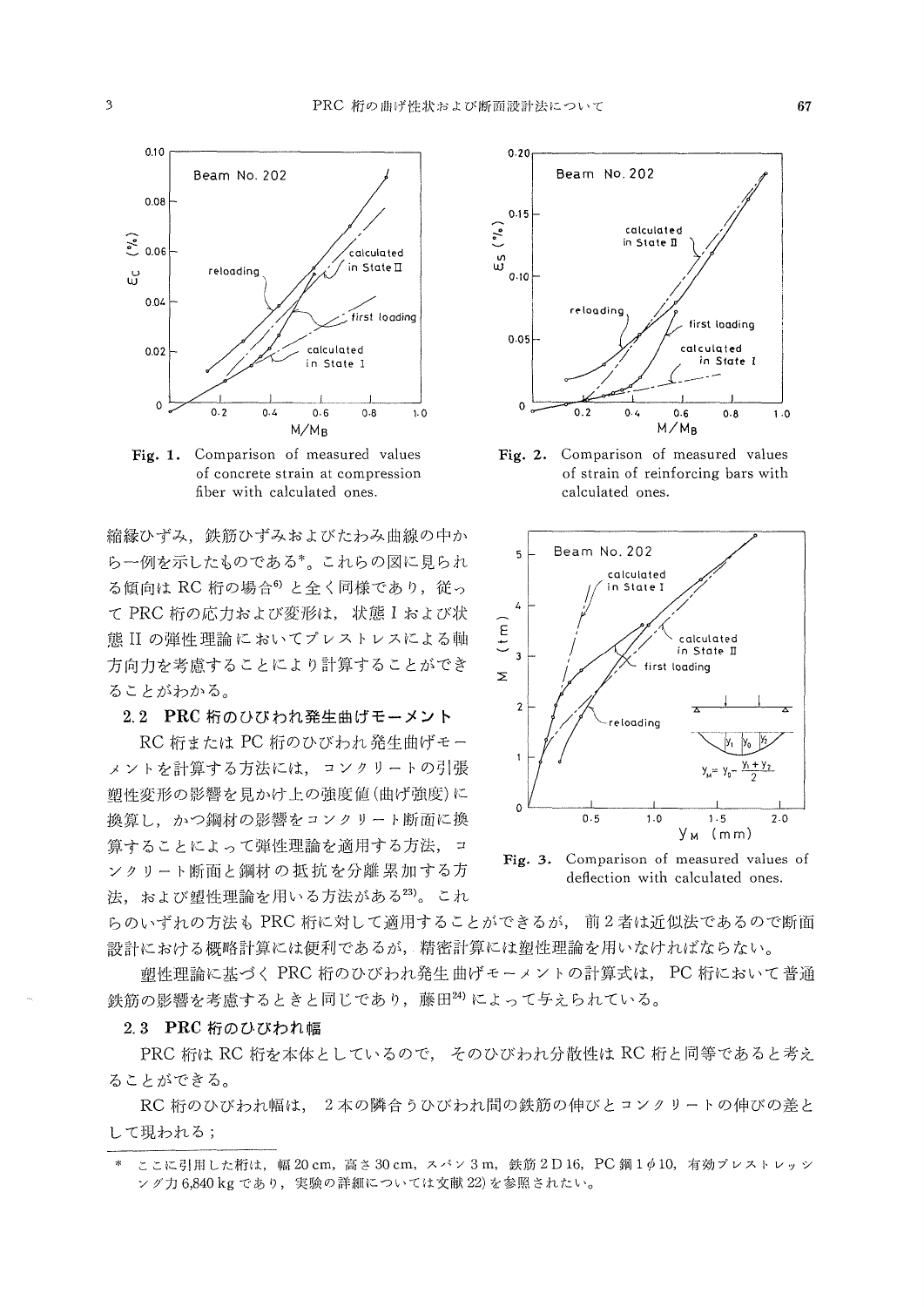$$
w = (\bar{\varepsilon}_s - \bar{\varepsilon}_c) l \tag{1}
$$

または

$$
w = \left(\sigma_s - \frac{\alpha \sigma_{ct}}{p_e} - \bar{\varepsilon}_c E_s\right) l / E_s \tag{2}
$$

ここに ε は鉄筋の平均ひずみ, ε はコンクリート表面の平均ひずみ, l はひびわれ間隔, σ はひ びわれ位置の鉄筋応力度(状態IIの計算応力度),  $\sigma_{ct}$ はコンクリートの引張強度,  $E_s$ は鉄筋の弾 性係数, peは鉄筋との付着作用に直接関与するコンクリート断面積(鉄筋とその重心が一致する 断面をとる)に対する鉄筋比(有効鉄筋比〉を表わす。

係数 α はひびわれの成長度と関係するが, 通常の使用応力レベルにおいては, 一時的荷重に 対して0.4,長期荷重に対して0,大きな変動荷重を受けるときにはその平均荷重に対して0,持 続荷重に対して一〇.2の値をとることができる25)。

 9cは通常の場合0にとってよいが,コンクリートのクリープおよび収縮の影響または鉄筋の プレストレンがあるときには,それらによる鉄筋とコンクリートとの間の弾性ひずみ差をε。とし て考慮すればよいことが明らかにされている6)。

ひびわれ間隔として設計上重要なのはその最大値 $l_{\rm max}$ である。 $l_{\rm max}$ の値は鉄筋として異形 棒鋼を用いるとき、次式によって与えられる26);

$$
l_{\text{max}} = 5.4 \text{ t} \tag{3 a}
$$

または

$$
l_{\text{max}} = 3.72 \text{ t} (1+0.18 \text{ e}/t) \tag{3 b}
$$

ここにtはコンクリート純かぶり厚, eは棒鋼の水平純間隔を表わす。

PRC 桁のひびわれ幅も上の各式を用いて計算することができるが、その際、プレストレス  $\mathcal{O}$ 効果は $(2)$ 式中 $\mathcal{O}$   $\sigma_s$  の低減として現われる。

 Tab.1は異形棒鋼を鉄筋として用いたPRC桁の実験において測定された,破壊荷重の約 60%の荷重における最大ひびわれ幅を上記の計算値と比較したものであり、両者の良い一致が 見られる。

| Beam No. | observed values of $w_{\text{max}}$<br>mm) | calculated values of $w_{\text{max}}$<br>mm) | calc./obs. |
|----------|--------------------------------------------|----------------------------------------------|------------|
| 201      | 0.147                                      | 0.128                                        | 0.87       |
| 202      | 0.132                                      | 0.136                                        | 1.03       |
| 203      | 0.042                                      | 0.048                                        | 1.09       |
| 204      | 0.174                                      | 0.209                                        | 1.20       |
|          |                                            |                                              |            |

Table 1. Maximum crack widths in PRC beams at  $60\%$ of the ultimate load

#### 2.4 PRC 桁の非引張限果

 従来,フルプレストレッシングのPCにおいて,使用荷重下においてコンクリートに引張応 力が生じない(以下ではこれを"非引張"と呼ぶ)という設計条件が用いられている。 その目的 は,ひびわれの発生を確実に防止することにあるが,さらに,万一過大な荷重が一時的に作用し てひびわれが生じたとしても、除荷後には再び閉合するという意味もある。後者の性質が、頻繁 に作用する変動荷重下においても有効であれば、PRC桁の設計条件として使用することが可能 である。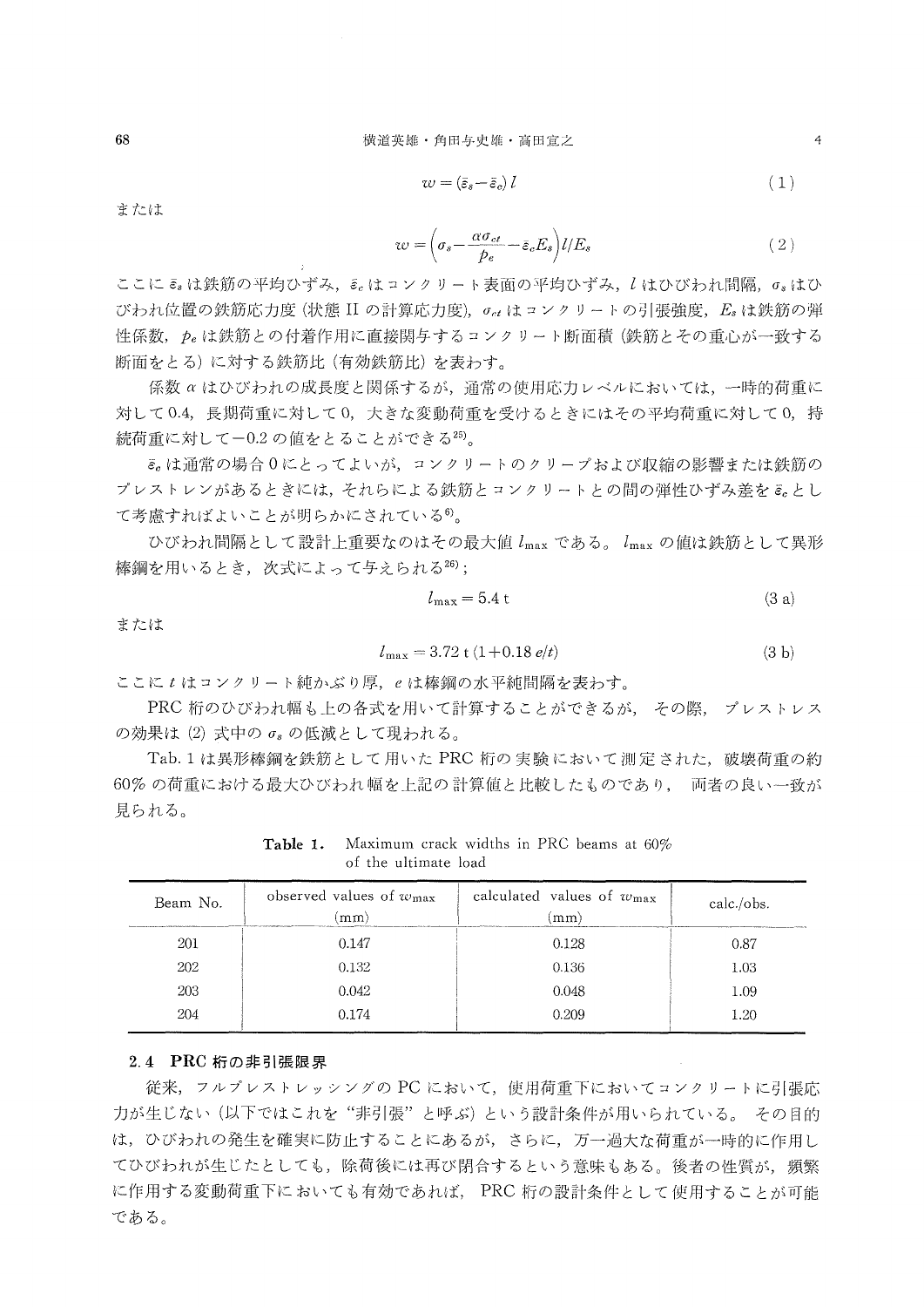Tab. 2 は、緊張率を種々に変えた断面 20×30 cm、スパン 3m の PRC 桁において、破壊荷 重の60%以上の荷重をかけてひびわれを生じさせた後に、計算上の非引張限界に相当する荷重 まで除荷したときに観測された残留ひびわれ幅の最大値を示したものである。この結果に見られ るように、いずれの桁も残留ひびわれ幅は0.05 mm 程度であって、事実上の閉合が行たわれたこ とがわかる。

| Beam No. | maximum crack widths<br>before unloading<br>(mm) | residual crack widths at<br>decompression<br>(mm) | kind of reinforcing<br>bars |
|----------|--------------------------------------------------|---------------------------------------------------|-----------------------------|
| 201      | 0.127                                            | 0.033                                             | deformed                    |
| 202      | 0.114                                            | 0.038                                             | ,,                          |
| 203      | 0.220                                            | 0.057                                             | ,,                          |
| 204      | 0.062                                            | 0.025                                             | , ,                         |
| 205      | 0.206                                            | 0.043                                             | $, \,$                      |
| 210      | 0.131                                            | 0.048                                             | round                       |
| 211      | 0.104                                            | 0.036                                             | ,,                          |
| 212      | 0.043                                            | 0.021                                             | , ,                         |

Table 2. Residual crack widths in PRC beams at theoretical decompression

Fig. 4~8は、上記と同じ寸法の PRC 桁2本 (鉄筋2D16, PC 鋼1Φ10, 有効プレストレッ シング力6,150 kg, プレテンショニング)について20万回までの繰返し載荷をしたときに得られ たひびわれ幅の性状を示したものである。なお, 繰返し荷重の大きさは, 桁 No. 26 は上限 7 t, 下限 3.5 t で, 計算上の非引張限界 1.87 t を上回る応力レベルとしたのに対して, 桁 No. 27 は上 限5t, 下限1.5tで、非引張限界1.84tを跨ぐ変動荷重とした。

繰返し荷重を受けるとき、ひびわれ幅は徐々に増加するが、Fig.4に見られるようにその大 部分は1万回以下の初期の繰返しにおいて生じ、その後の増加量は圧縮部コンクリートのクリー プ変形による影響と思われるわずかなものに過ぎない。繰返し初期の増加は主としてひびわれの 成長と鉄筋の付着応力の減少に起因するもので、鉄筋のひずみが安定した値(状態IIの計算値に 相当する)に達するとともに、 ひびわれ幅も安定した性状を示すことがわかる。 このことは, Fig. 5 および6に示すように、ひびわれ幅を鉄筋の平均ひずみの測定値で除した値 w/s。が、繰返



Fig. 4. Increase of crack widths under repeated loadings.

し回数にほとんど関係なく一定値をとることから も知ることができる。さらに、2本の桁が異なる 応力レベルの繰返し荷重を受けているにもかかわ らず、w/s。はほぼ同じ値を示しており、PRC桁の ひびわれの定常性が、RC 桁の場合と同様に非常 にすぐれたものであることがわかる。

Fig. 7 および8は20万回の繰返し荷重を載 荷した後に観測された荷重一ひびわれ幅曲線を示 したものである。それらの曲線は、計算上の非引 張限界曲げモーメント Mpの附近において明確な 屈折点を示し、かつそれ以下の荷重におけるひび われ幅は約 0.05 mm 以下であって、非引張限界に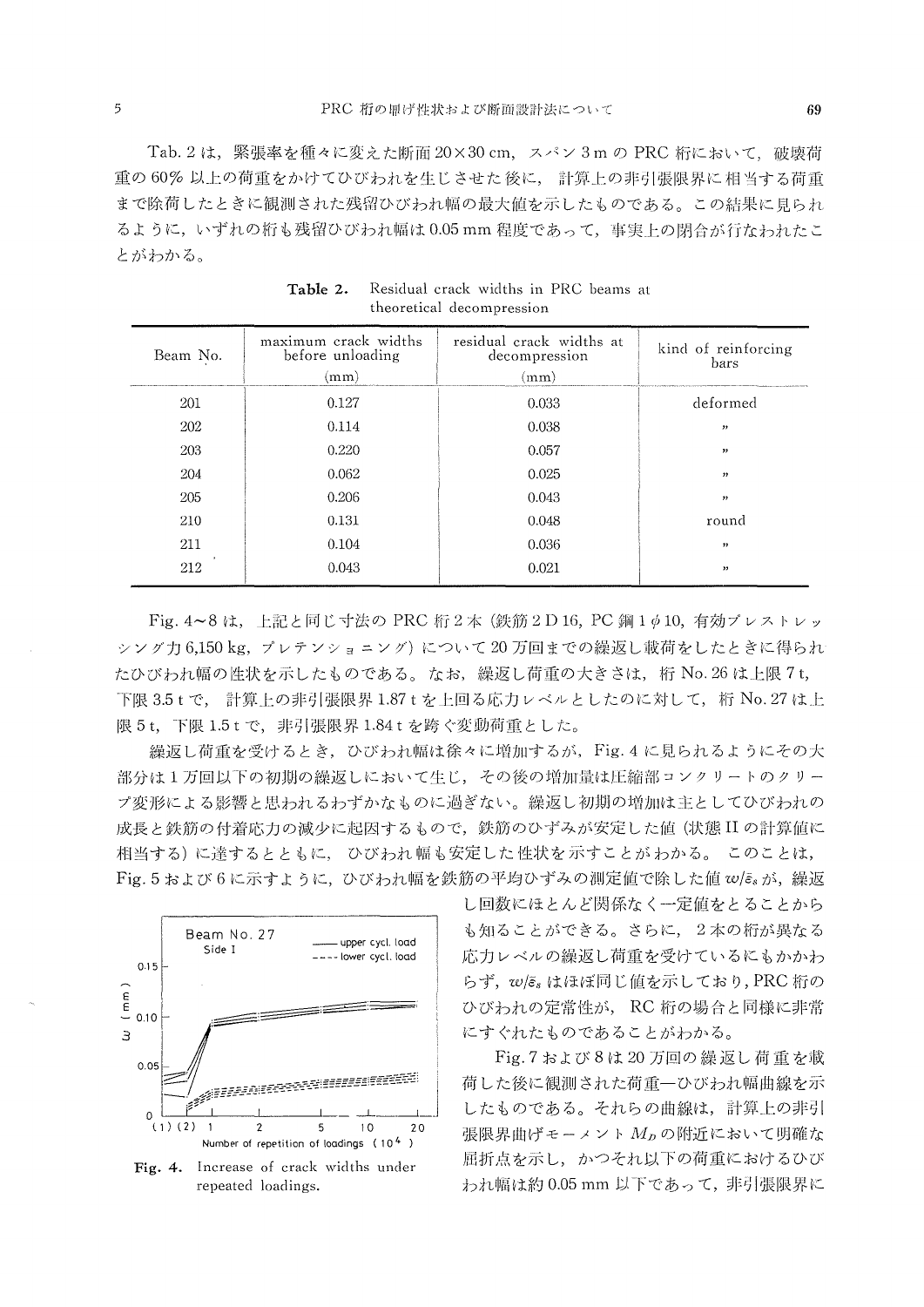

おけるひびわれ幅の閉合性が極めて良いことが示されている。

以上の結果より, PRC 桁の非引張限界は, 静的載荷時だけでなく, 比較的大きな繰返し荷 重を受ける場合にもひびわれ閉合効果が明確に現われ、設計条件の一つとして十分に利用しうる ものであることがわかる。

2.5 PRC 桁の終局曲げモーメント

RC 桁または PC 桁の終局曲げモーメントに関する研究はこれまで数多く行なわれているが, 次の仮定に基づくのが実験結果と良い一致を与えるとされている26);

1) 平面保持の仮定が成立つ。鋼材のひずみ増分は、同じ位置のコンクリートのひずみ増分 に等しい。

2) コンクリートの圧縮に対する応力一ひずみ曲線および極限圧縮ひずみ ぷ が与えられて いる。

鋼材の引張および圧縮に対する応力一ひずみ曲線が与えられている。  $3)$ 

コンクリートの引張抵抗は無視する。  $4)$ 

5) 断面の破壊は、コンクリートの最大ひずみが eをに達したときに生ずる。

上の仮定に基づく PRC 桁の終局曲げモーメントの計算方法は、普通鉄筋の影響を考慮する ときの PC 桁の計算と同じであり、藤田24)によってその計算式が導かれている。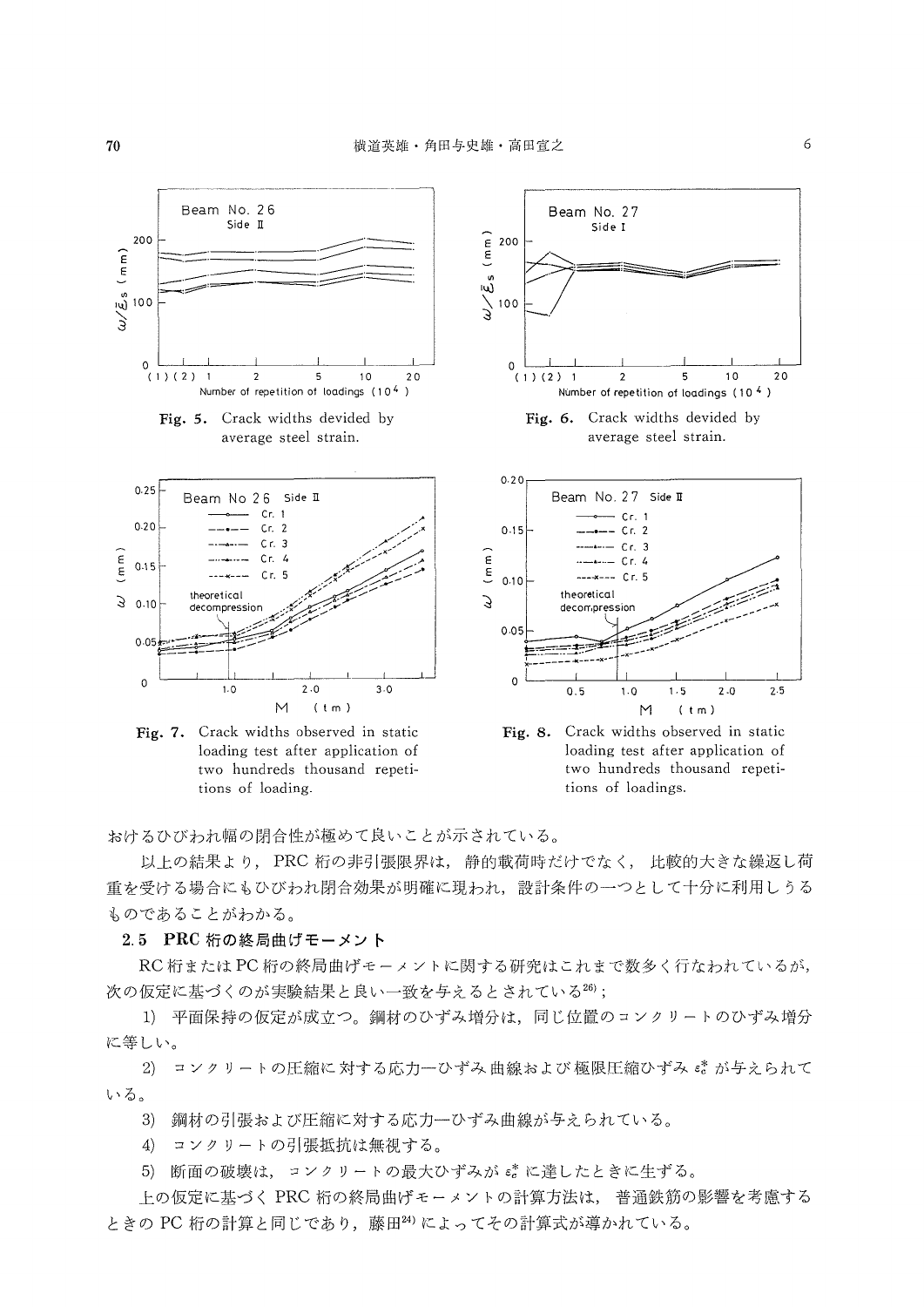| Beam No. | prestressing<br>ratio | compressive<br>strength of<br>concrete<br>(kg/cm <sup>2</sup> ) | of ultmate<br>moment<br>$(\text{tm})$ | observed values calculated values<br>of ultimate<br>moment<br>(tm) | obs./calc. |
|----------|-----------------------|-----------------------------------------------------------------|---------------------------------------|--------------------------------------------------------------------|------------|
| 201      | 0.35                  | 350                                                             | 6.03                                  | 5.98                                                               | 1.01       |
| 202      | 0.35                  | 397                                                             | 6.30                                  | 6.14                                                               | 1.03       |
| 203      | 0.48                  | 346                                                             | 4.05                                  | 4.22                                                               | 0.96       |
| 204      | 0.53                  | 295                                                             |                                       | 4.10                                                               |            |
| 205      | 0.22                  | 324                                                             | 8.95                                  | 8.69                                                               | 1.03       |
| 210      | 0.57                  | 325                                                             | 3.73                                  | 3.78                                                               | 0.99       |
| 211      | 0.57                  | 355                                                             | 4.00                                  | 3.89                                                               | 1.03       |
| 212      | 0.58                  | 298                                                             | 3.60                                  | 3.79                                                               | 0.95       |

Ultimate moments of PRC beams Table 3.

Tab.3は、著者らの行なった PRC 桁の実験において観測された破壊時の曲げモーメントを 上記による計算値と比較したものであり、両者は非常に良い一致を示している。

#### 2.6 PRC 桁の疲労

PRC 桁は、コンクリート、鉄筋および PC 鋼の3種類の素材からなり、その各々に対して 疲労安全度を保証しなければならないが、コンクリートは通常十分に大きい材料係数をもって設 計されるので、疲労に対する考慮は必要ない。

PRC 桁の鉄筋応力度は2.1 節に述べたように 状態 II の弾性理論によって計算することができる ので、RC 桁の場合と同様に鉄筋自体の疲労耐力を もとに安全度の評価をすることができる。

Fig. 9 は、同じ鉄筋を用いた RC 桁および PRC 桁の疲労実験において得られた鉄筋の疲労破断時の 状態 II の計算応力度を Wöhler 曲線によって表示 したものであり、両者の良い一致が示されている。

PC 鋼は緊張応力が持続的に作用するので変動 応力の影響は一般に小さいが、例えば鉄筋と PC 鋼 の同時降伏を得ようとして PC 鋼に過度の緊張応力 度を与えるときは、その疲労安全度を検討しなけれ ばならない。

#### 2.7 PRC 桁の緊張率と曲げ性状

PRC 桁において鉄筋と PC 鋼の断面積比を種々



Fig. 9. Wöhler's curves for fatigne strength of reinforcing bars in RC and PRC beams.

に変えることにより、終局耐力を一定に保ちながら使用荷重下の性状を変えることができる。同 じことは PC 桁において PC 鋼の緊張応力度/引張耐力の比を変えることによっても達せられる が、その場合には Fig. 10 に示すようにひびわれ発生後のひずみ増加率が著しく大きく、 渦大な ひびわれが生じ易いので実用性は薄い。

Fig. 11 は PRC 桁において終局曲げモーメントを一定にして緊張率  $\zeta = A_p \sigma_p^*/(A_s \sigma_s^* + A_p \sigma_p^*)$ を0 (RCに相当) から1 (フルプレストレッシングのPC) まで変化させたときの鉄筋位置のひず み曲線を示したものである。なお,図中の点線はひびわれ発生曲げモーメント Mer 以下の荷重領 域であるが、それを越える荷重が一度でも作用すればひびわれが生じてこの線に従うことを意味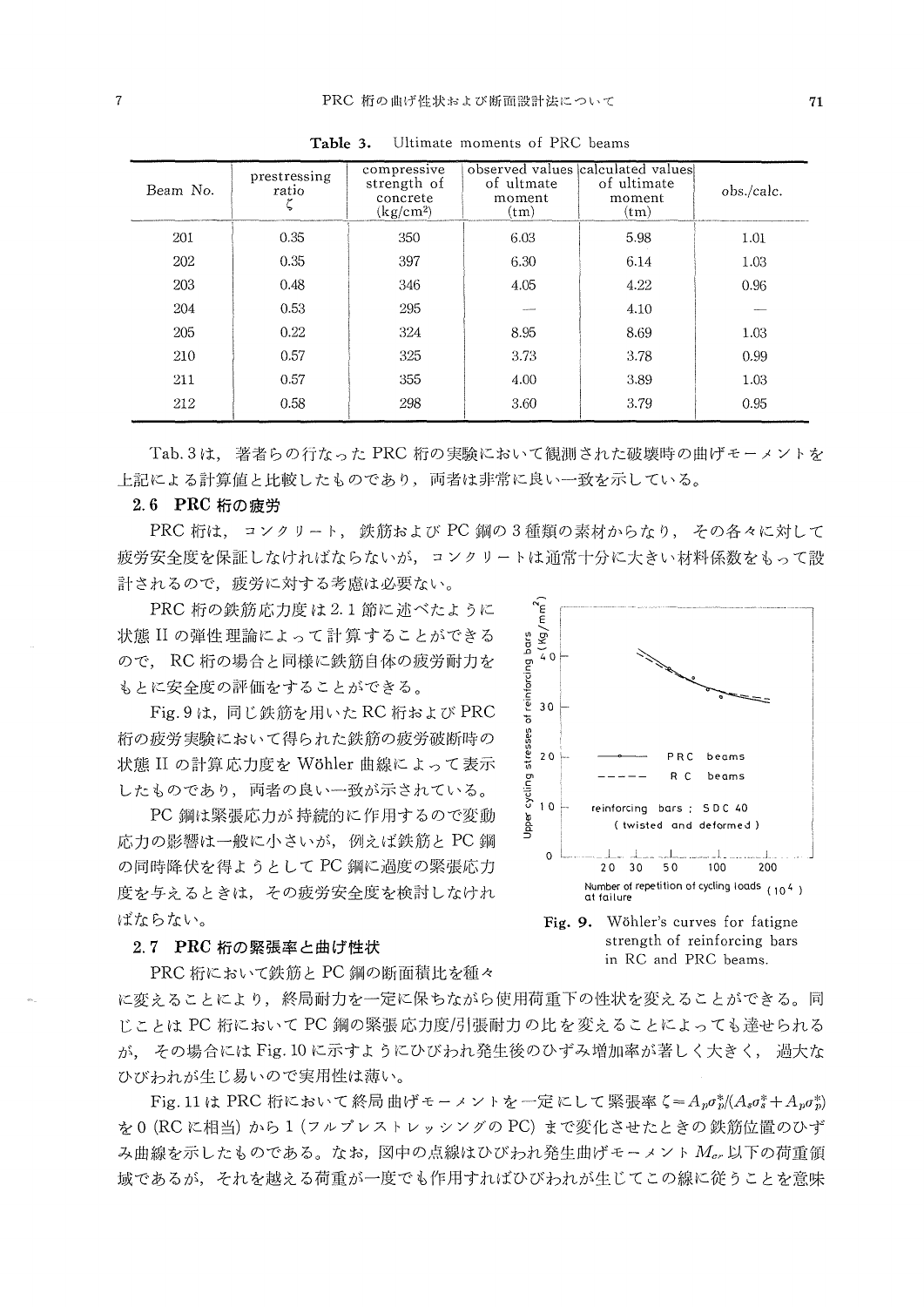

Fig. 10. Effect of  $\sigma_{p0}/\sigma_{py}$  on strain of concrete at position of prestressing bars in prestressed conerete beams.



Fig. 11. Effect of prestressing ratio on flexual properties of PRC beams.







Fig. 13. Stresses of reinforcing bars in modified Goodmann coordinates.

している。この図より, 非引張限界, ひびわれ発生および鉄筋応力度 2,000 kg/cm<sup>2</sup> (ひびわれ間 隔20cm と仮定すれば,約0.2mm のひびわれ幅に相当する)に対する曲げモーメントの各値とく との関係を求めれば、Fig. 12 に示す通りであり、プレストレスによる使用性状の改善が極めて効 果的に得られることがわかる。

Fig. 13 は、Fig. 10 において使用曲げモーメントが終局曲げモーメントの60%と仮定すると きの、種々の死荷重曲げモーメント/使用曲げモーメント比に対する鉄筋応力度を修正 Goodmann 座標に表わしたものである。 図にはさらに RC 桁の疲労実験<sup>27)</sup> において得られた異形棒鋼 SDC 40に対する200万回疲労耐力に1.15の安全度をとったときの設計限界線も描いてある。 この図 よりくが小さい範囲では終局耐力よりも疲労耐力が安全性を支配するが、それは RC 桁の場合と 同じであって、全体的には PRC 桁は RC 桁よりも疲労安全度が高いことがわかる。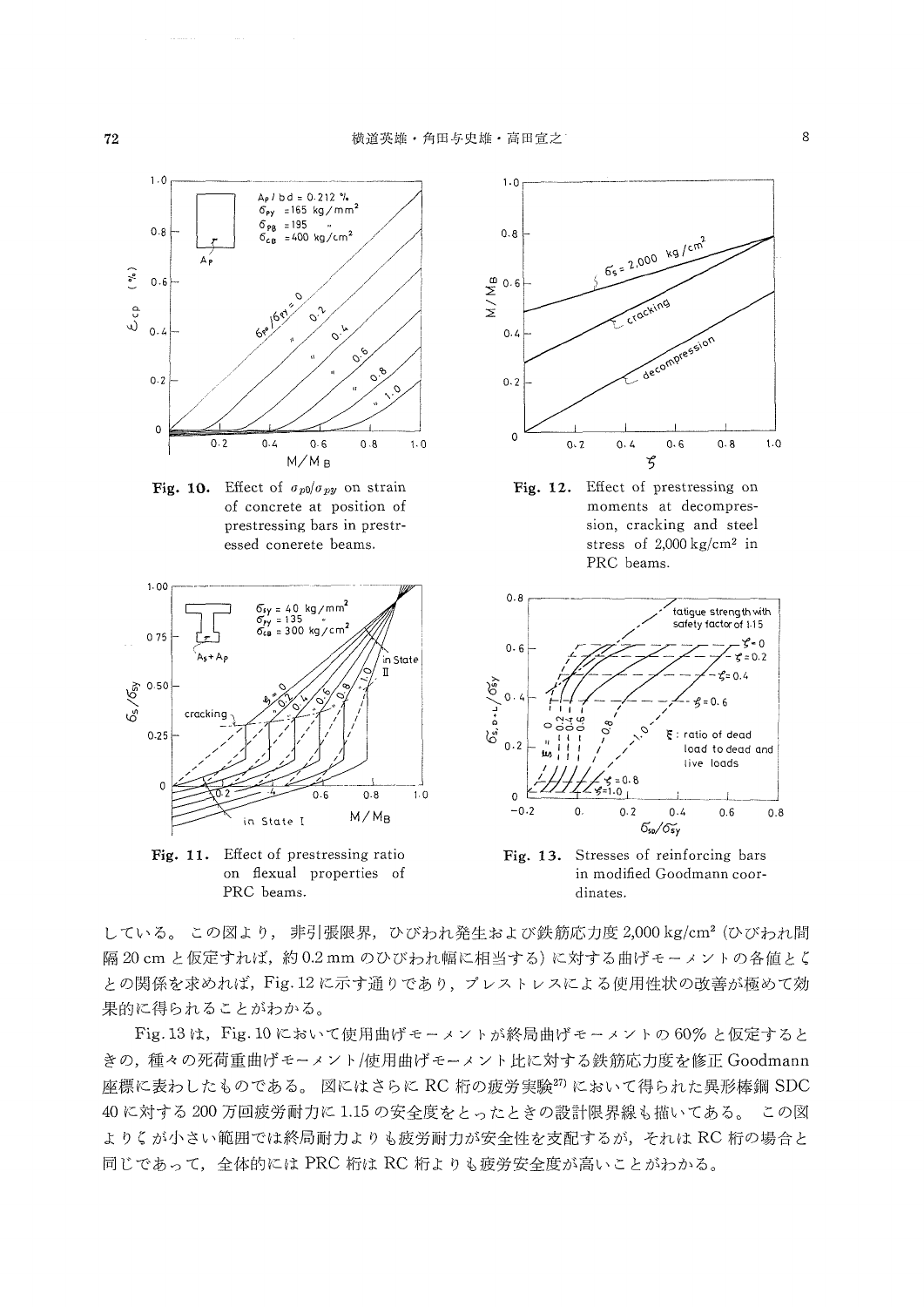### 3.PRC桁の断面設計法

#### 3.1 概 説

 コンクリート構造部材の設計において考慮すべき限界状態は多くあるが,通常は終局耐力, ひびわれおよび疲労の3つが支配的影響をもつ。ひびわれ限界状態は前節に述べたように非引張 (D), ひびわれ発生限界(F)およびひびわれ幅限界(W)の3種がある。 PRC 桁の設計条件として は長期および一時的荷重の両老に対して,上記の各限界状態を組合わせて用いることができる。 Tab,4はそれらと構造型式との間の関係を示したものである。

| Limit states              |                  |                 |    |     |
|---------------------------|------------------|-----------------|----|-----|
| for long-term<br>loadings | for all loadings | type of members |    |     |
| רז                        |                  | full            |    |     |
|                           | F                |                 | PC |     |
| F                         |                  | partial         |    |     |
|                           |                  |                 |    | PRC |
| F                         | W                | RC              |    |     |
| W                         |                  |                 |    |     |

Table 4. Limit states of cracking

 以下において各種のひびわれ条件と終局耐力に基づくPRC桁の断面設計法を示すが, PRC 桁は PC 桁と異なりプレストレスによるコンクリート圧縮縁応力からの PC 鋼位置の制限がほと んどなく、従ってPC鋼をできるだけ引張縁近くにとるのが望ましいので、ここでは PC鋼と鉄 筋の重心は一致すると仮定するが,一般の場舎にも容易に拡張しうる性格のものである。

### 3.2 終局耐力に基づく鋼材量の決定

いま、断面に要求される終局曲げモーメントを  $M_5$ , 断面の耐力を $M_n$ とするとき,設計条 件は

$$
M_B \geq M_B^* \tag{4}
$$

鉄筋および PC 鋼の計算用強度を o' および o',, その各々に対するひずみを e' および e' と おけば,終局耐力時において鉄筋およびPC鋼がその強度を有効に発揮するためには,有効桁高 を、次の条件を満たすように定めなければならない;

$$
d \geq r^* \sqrt{\frac{M_B^*}{b \sigma_c^*}}\tag{5}
$$

ここに

$$
\gamma^* = 1/\sqrt{\alpha k^* j^*}
$$
\n
$$
k^* = k_s^* \n\ddot{x} \n\dot{x} \n\ddot{y}
$$
\n
$$
k^* = k_s^* \n\ddot{x} \n\dot{x} \n\ddot{y}
$$
\n
$$
j^* = 1 - \beta k^*
$$
\n
$$
k_s^* = \frac{\varepsilon_s^*}{\varepsilon_c^* + \varepsilon_c^*}
$$
\n
$$
k_p^* = \frac{\varepsilon_c^*}{\varepsilon_c^* + \varepsilon_p^* - \varepsilon_{p0}}
$$
\n
$$
(6)
$$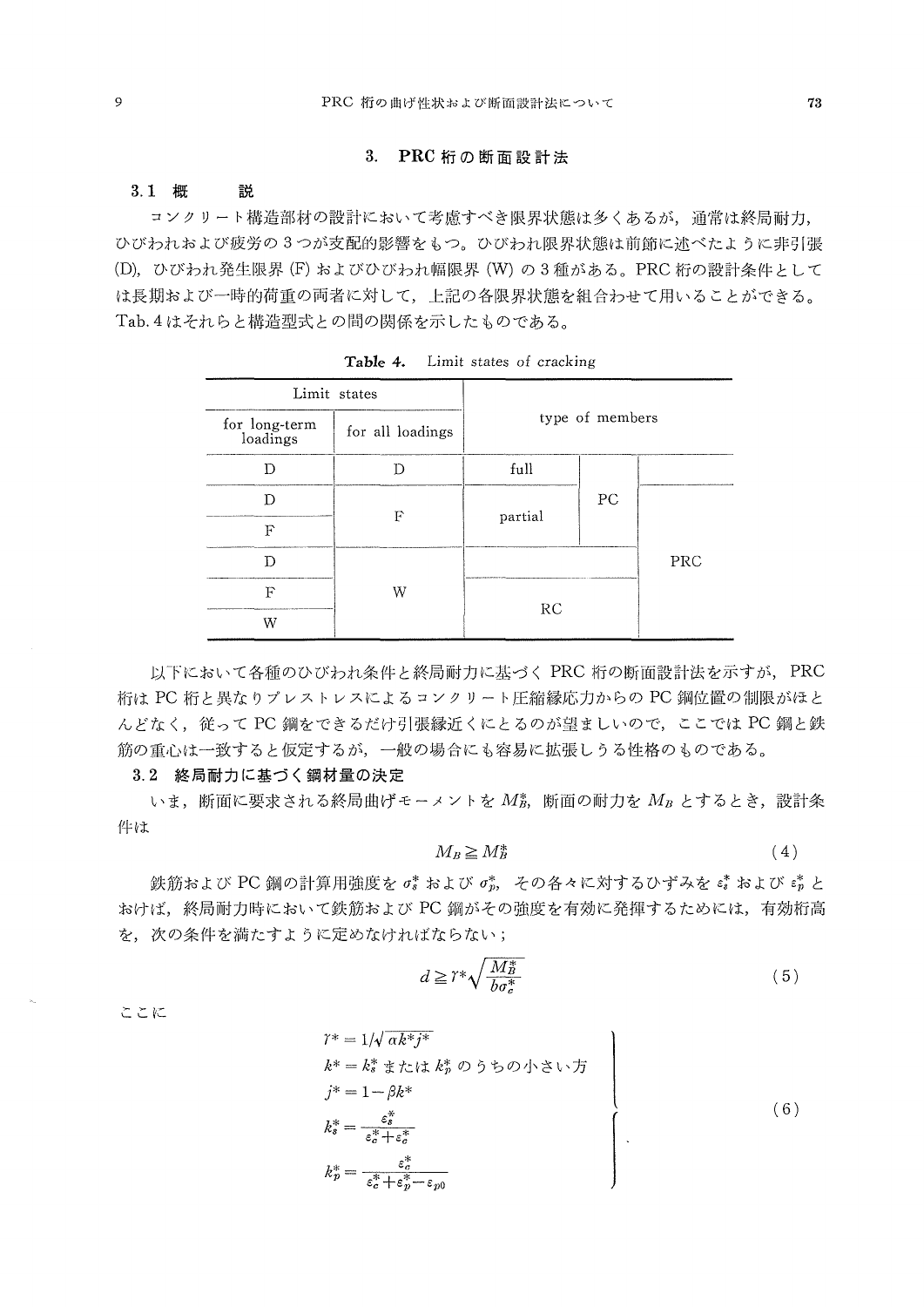ここにαおよびβはコンクリート圧縮部の塑性変形を考慮する係数で,矩形断面に対しては次の 値をとる(藤田24));

$$
\alpha = 0.8, \qquad \beta = 0.412 \tag{7}
$$

また,  $\varepsilon_{p0}$ はPC 鋼の緊張応力度  $\sigma_{p0}$  (ポストテンションの場合には $\sigma_{p0}$ +n $\sigma_{c}$ のに置換わる)による ひずみを表わす。

(5) 式の条件が満たされるとき、 $M_B$ は次式により与えられる;

$$
M_B = (A_s \sigma_s^* + A_p \sigma_p^*) (1 - \beta k) d \tag{8}
$$

ここに

$$
k = \frac{A_s \sigma_s^* + A_p \sigma_p^*}{\alpha b d \sigma_c^*} \tag{9}
$$

これより必要鋼材量は

$$
A_s \sigma_s^* + A_p \sigma_p^* \ge \frac{\alpha b d \sigma_c^*}{2\beta} \left[ 1 - \sqrt{1 - \frac{4M_B^*}{\alpha b d^2 \sigma_c^*}} \right] \tag{10}
$$

鉄筋および PC 鋼の個々の断面積は、3.3 以下に述べるひびわれまたは疲労限界状態により 定められる。'

## 3.3 非引張限界に基づく緊張率の決定

設計条件は

$$
M_D \ge M_D^* \tag{11}
$$

ここに

$$
M_D = W_i A_p \sigma_{p0} / A'_e
$$
  
\n
$$
A'_e = A_e / (1 + e_e y_e A_e / I_e)
$$
 (12)

ここに  $W_i$  は PRC 換算断面としての引張縁に対する断面係数,  $A_e$ ,  $I_e$ ,  $e_e$  および  $y_e$  は RC 換算 断面としての断面係数,断面2次モーメント,重心からPC鋼までの距離および重心から引張縁 までの距離を表わす。これらの値は正確には試算的に定めるのがよいが、近似的にはコンクリー ト断面としての値を用いてもよい。(11) 式より PC 鋼の必要断面積は

$$
A_p \ge \frac{M_p^* A_e'}{W_i \sigma_{p0}}\tag{13}
$$

#### 3.3 びびわれ発生条件に基づく緊張率の決定

設計条件は

$$
M_{cr} \ge M_{cr}^* \tag{14}
$$

ここに  $M_{cr}$ の計算は塑性理論によるのが正確であるが、ここでは近似計算法を用いることにす る。まず,弾性理論に基づく近似法によれば

$$
M_{cr} = W_p \left(\sigma_{cb} + A_p \sigma_{p0} / A_c'\right) \tag{15}
$$

ここに  $\sigma_{ab}$  はコンクリートの曲げ強度を表わす。このとき PC 鋼の必要断面積は(14)式より

$$
A_p \ge \frac{A'_e}{\sigma_{p0}} \left( \frac{M_{cr}^*}{W_p} - \sigma_{cb} \right) \tag{16}
$$

もう一つの $M_{cr}$ の近似計算法として累加耐力式を用いれば

$$
M_{cr} = M_{cr, \, pl} + \varphi_z \left\{ (A_s E_s + A_p E_p) \frac{e}{y} \varepsilon_{ct} + A_p \sigma_{p0} \right\} \tag{17}
$$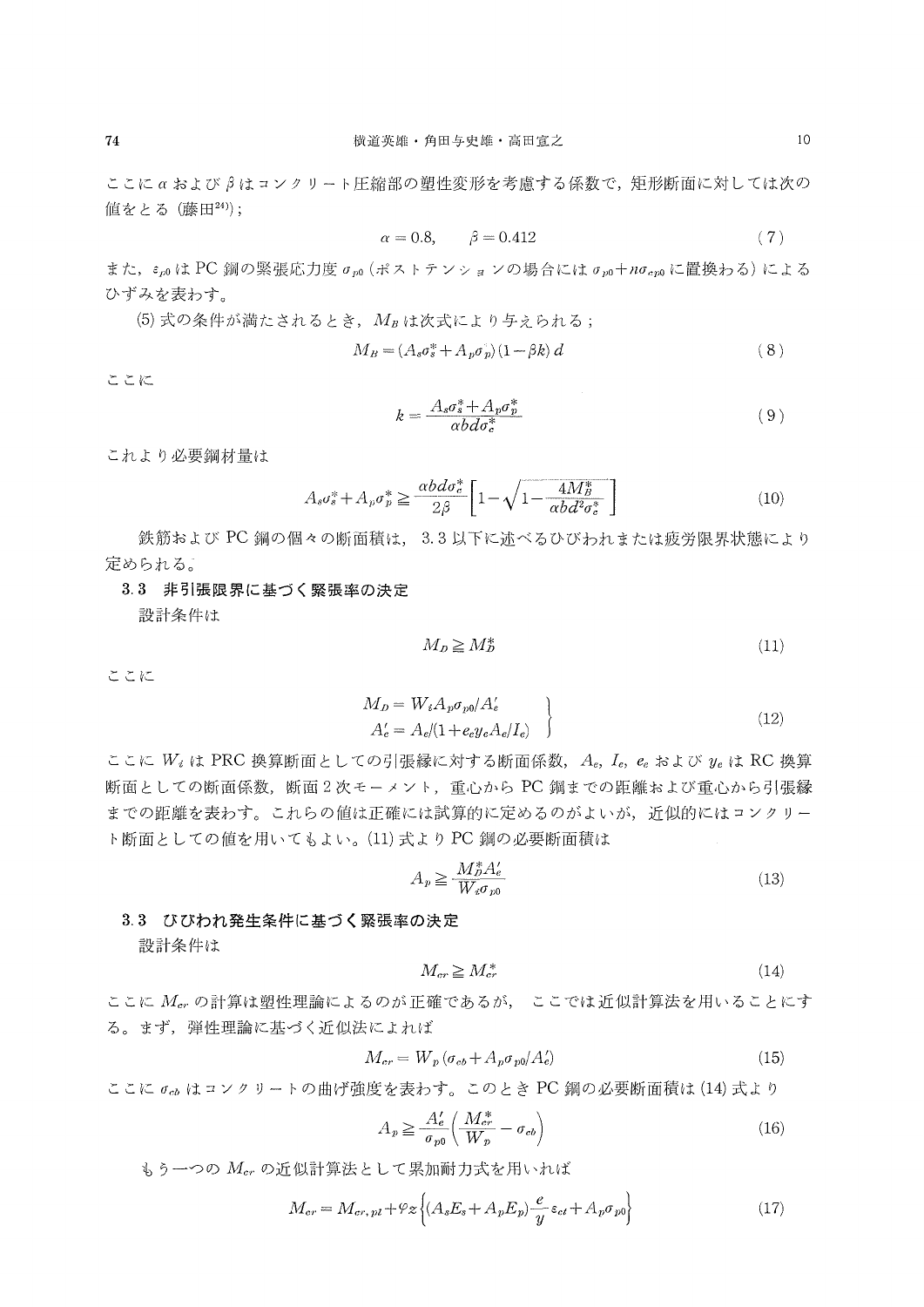ここに Mcr.mlは無筋コンクリート断面としてのひびわれ発生曲げモーメント、zはそのときの圧 縮合力位置から鋼材までの距離、eおよびyは中立軸から鋼材および引張縁までの距離、εαはコ

ンクリートの極限引張ひずみ (その大きさは 藤田24)により与えられている)を表わす。ま た、係数 9 は無筋コンクリート断面と PRC 断 面との z 値の相違を補正するもので、Fig. 14 に示すように断面形状や鋼材量によって値は 異なるが、実用的には矩形断面に対して0.8, T形断面に対して0.9をとればよい。 このと き、鉄筋および PC 鋼の断面積は (10) 式およ び(17)式より得られる。

3.4 ひびわれ幅限界に基づく緊張率の

決定

このときの設計条件は

$$
M_W \ge M_W^* \tag{18}
$$

ここに Mwは、許容ひびわれ幅 w\* に達する ときの曲げモーメントを表わし、(2)式より



Fig. 14.

$$
M_W = \left\{ A_s \sigma_s^{**} + A_p (\sigma_{p0} + E_p / E_s \cdot \sigma_s^{**}) \right\} z
$$
  

$$
\sigma_s^{**} = \frac{w^* E_s}{l} + \frac{\alpha \sigma_{ct}}{p_c}
$$
 (19)

ここに z は状態 II における圧縮合力位置と鋼材位置との距離を表わし、近似的に (10) 式におい て  $A_p = 0$  (RC) としたときの値を用いても十分な精度が得られる。各鋼材量は (10) および (19) 式 より求められる。

#### 3.5 疲労限界に基づく緊張率の決定

鉄筋の疲労限界に基づく場合は、鉄筋の疲労強度を o\*\* にとるとき, (19)式に準じて設計す ることができる。

ひびわれ幅限界または鉄筋疲労とともに PC 鋼の疲労も安全度を支配するときには、設計条 件は

$$
M_B \ge M_B^*, \qquad M_W \ge M_W^*, \qquad M_p \ge M_p^* \tag{20}
$$

PC 鋼の疲労強度を $\sigma^{**}_{p}$ とおけば

$$
M_p = \left\{ A_s E_s / E_p \cdot (\sigma_p^{**} - \sigma_{p0}) + A_p \sigma_p^{**} \right\} z \tag{21}
$$

このときは、A。A、および om を未知量として(10), (19) および(21) 式よりそれらの値が定めら れる。

#### 4. 結 語

以上において PRC 桁の曲げに対する各種限界状態性状および 各種の設計条件に基づく断面 設計法について述べたが、その主な点をまとめれば次の通りである。

1) PRC 桁の応力および変形は、RC 桁と同様に状態 I および状態 II の弾性理論によって 計算することができる。

 $11$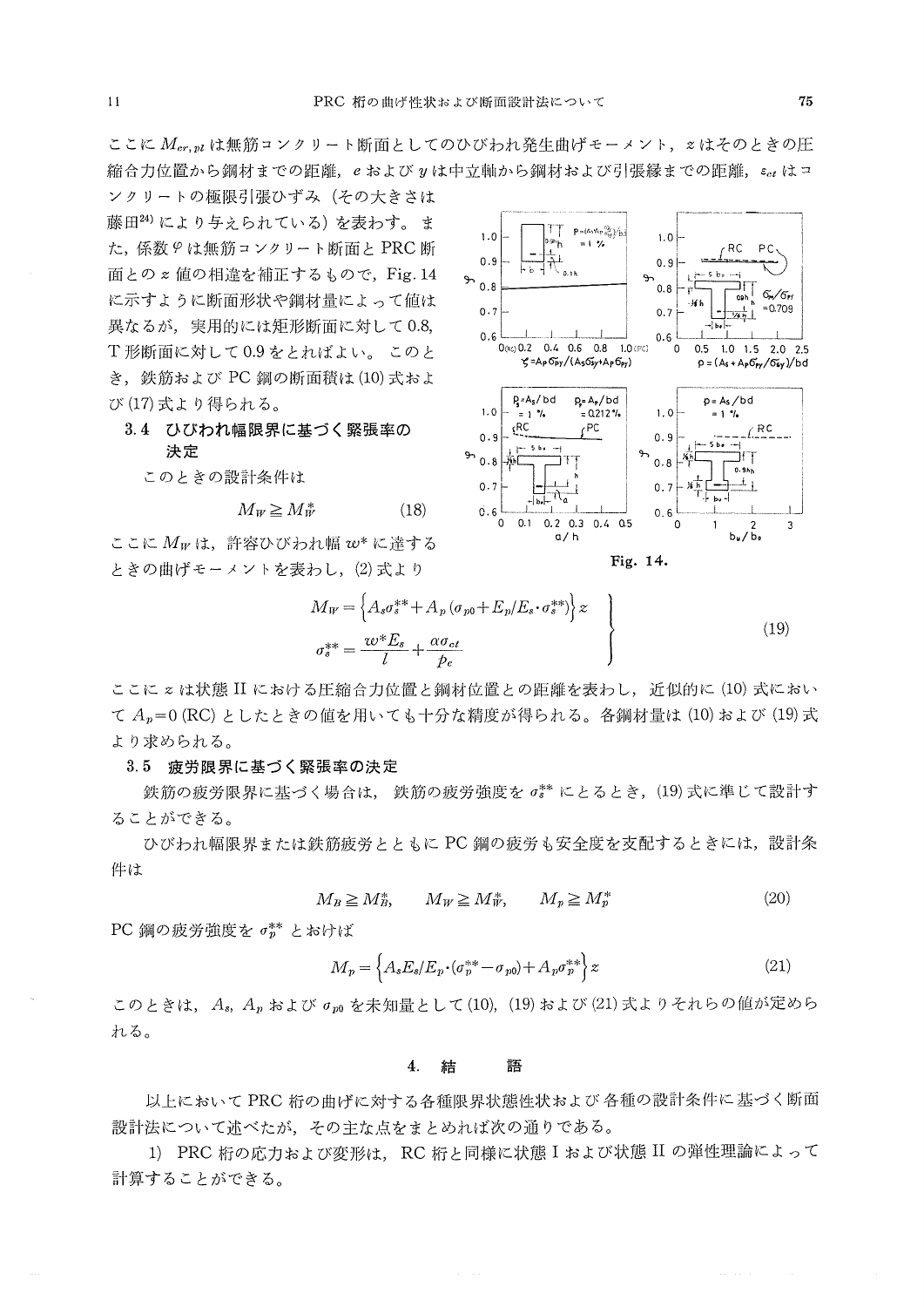2) PRC 桁のひびわれ分散性は RC 桁の場合と同等であり, 著者らの RC 桁に対する研究 成果をもとにひびわれ幅の制御を行なうことができる。

3) PRC 桁の非引張限界は, 静的荷重はもち論, 繰返し荷重を受ける場合にも安定した性 状を示し,ひびわれ閉合の設計条件として有効に使用することができる。

4) PRC 桁の終局曲げモーメントは藤田の PC 桁に対する理論をそのまま適用することが できる。

 5)PRC桁は, PC鋼と鉄筋の断面積を適当に選ぶことにより,終局状態および使用状態の 両者に対して釣合いのとれた性状を常に得ることができる。

 6)終局耐力および非引張,ひびわれ発生,ひびわれ幅または疲労の各使用限界状態に基づ く PRC 桁の断面設計法が与えられた。

#### 文 献

- 1) 横道英雄: 鉄筋コンクリートの新発展と PRC 工法,土木学会北海道支部,昭39.2.
- 2) 横道英雄,林 正道: PRC工法について,土木学会第19回年次学術講演会講演概要,昭39.5.
- 3) 横道英雄,角田与史雄: PRC はりのひずみにおよぼすクリープおよび収縮の影響について,セメント技術 年報XX,1966.
- 4) H. Yokomichi: Prestressed Reinforced Concrete System, Final Report of 8th Congress of I.A. B. S. E., New York, 1968.
- 5) 横道英雄,角田与史雄: PRC 桁の設計について,土木学会第23回年次学術講演会講演概要,昭43.10.
- 6)角田与史雄:鉄筋コンクリート桁の曲げ,ひびわれおよび変形に関する基礎的研究,北大工学部研究報告 第54号, 昭44. 10.
- 7>横道英雄,角田一撃史雄,北村邦雄=PRC桁の曲げ応力性状に及ぼすPC鋼/鉄筋比の影響,土木学会第25 圓年次学術講演会講演集,昭45.!0.
- 8>角田与史雄,高田宣之,北村邦雄:PRC桁の曲げ特性に関する実験,土木学会第27回年次学術講演会講演 集,昭47.10。
- 9) 小寺重郎,岩城 良,太田陽一: PRC について,コンクリートジャーナル, Vol. 5, No. 5, Sept. 1965.
- 10) 小寺重郎, 岩城 良: PRC 桁に関する実験について, プレストレストコンクリート, Vol. 7, No. 6, Dec. 1965.
- 11) 中川英憲, 森島 務: プレストレスト鉄筋コンクリートはりに関する基礎的研究,土木学会第25回年次学 術演演会講演集,昭45.11,
- 12) 横道英雄,外崎 忍: 上姫川橋 (PRC工法) の設計および施工について,プレストレストコンクリート, Vol, 7, No. 5, Oct. 1965.
- !3) P. W. Abeles: Fully and Partly Prestressed Reinforced Concrete, Journal of A. C.1., Vol, 16, No. 3, Jan. 1945,
- 14) P. W. Abeles, L. Czuprynski: Partial Prestressing-Its History, Research, Application and Future Developments, Annales des Travaux Publics de Belgique, No. 2, 1966.
- 15) Recommendations for an International Code of Practice for Reinforced Concrete, C. E. B., ACI-cCA, 1964.
- 16) S. C. Hutton, R. E. Loov: Flexural Behavior of Prestressed, Partially Prestressed, and Reinforced Concrete Beams, Journal of A. C. I., Vol. 63, No. 12, Des. 1966.
- 17) R. F. Stevens: Test on Prestressed Reinforced Concrete Beams, Concrete, Nov. 1969.
- 18) E. 'W. Bennett, N. J. Dave : Test Performances and Design of Concrete Structures with Limited Prestress, The Structural Engineer, Vol. 47, No. 12, Dec. 1969.
- 19) E. W. Bennett, N. Veerasubramanian: Behavior of Nonrectangular Beams with Limited Prestress after Flexural Cracking, Journal of A.C.I., Sept. 1972.
- 20) P. W. Abeles, E. I. Brown, J. M. Morrow: Development and Distribution of Cracks in Rectangular Prestressed Beams during Static and Fatigue Loading, Journal of P. C. I., Oct. 1968.